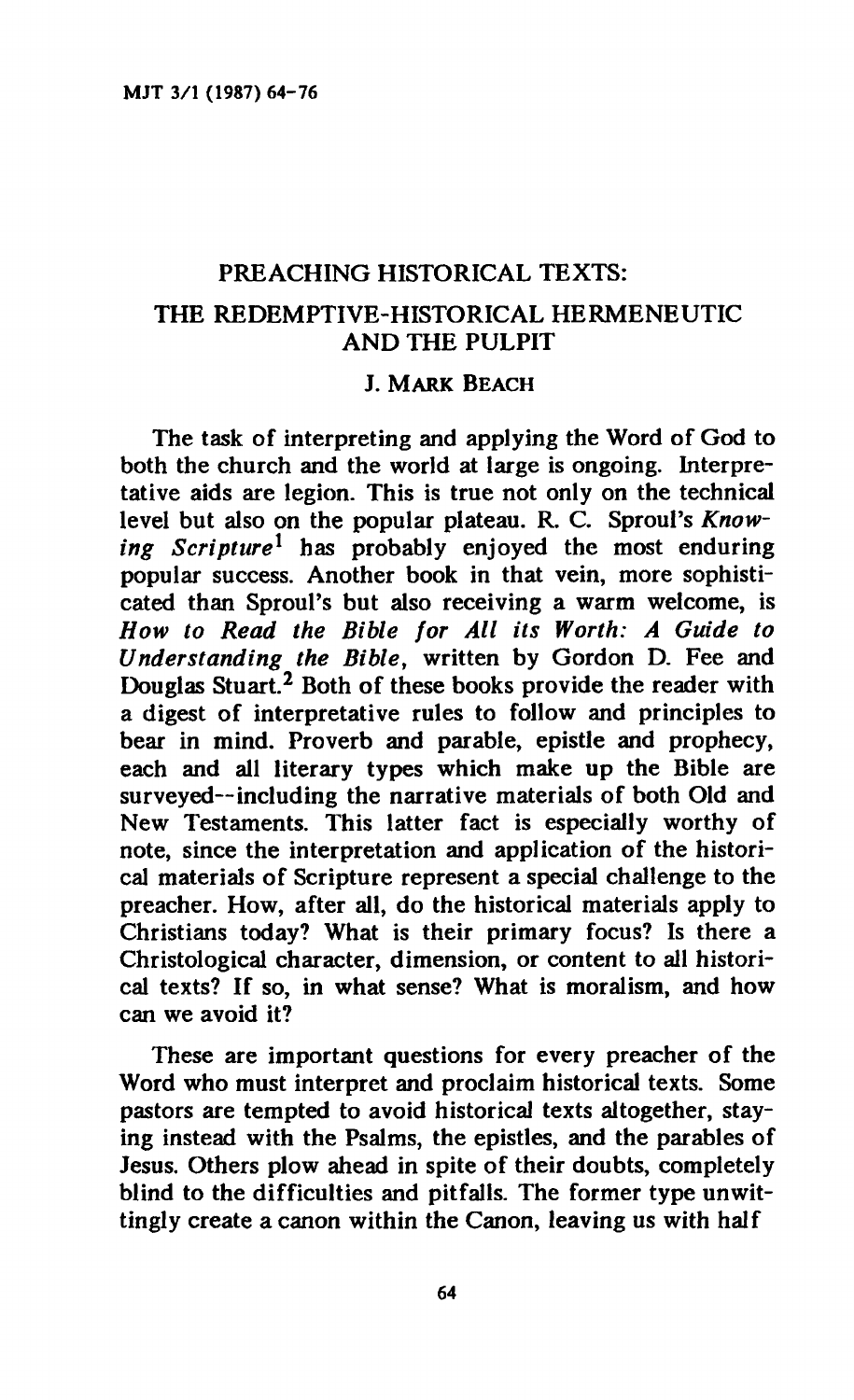**a Bible; the latter sort, despite their courage or naivete**  which ever it might be--leave us with a misinterpreted and **therefore misapplied Bible, which isn't much better.** 

**The issue before us here is in no way slight. Consider the sheer bulk of historical texts. As Fee and Stuart remark:** 

**The Bible contains more of the type of literature called "narrative" than it does of any other literary type. For example, over forty percent of the Old Testament is narrative. Since the Old Testament itself constitutes three-quarters of the bulk of the Bible, it is not surprising that the single most common type of literature in the entire Bible is narrative. The following Old Testament books are largely or entirely composed of narrative material: Genesis, Joshua, Judges, Ruth, I and II Samuel, I and II Kings, I and II Chronicles, Ezra, Nehemiah, Daniel, Jonah, and Haggai. Moreover, Exodus, Numbers, Jeremiah, Ezekiel, Isaiah, and Job also contain substantial narrative portions. In the New Testament, large portions of the four Gospels and almost all of the Acts are also narrative.<sup>3</sup>**

**If ministers of the gospel want to proclaim the full counsel of God and administer the whole Bible (and I suspect they do), then they ought to be concerned about the proper**  hermeneutical-homiletical approach to the historical materi**als of the Scripture.** 

**Though important, the matter is not easy or simple; nor is it without controversy. During the 1930s and early 1940s a debate raged in the Netherlands among pastors and theologians of the Gereformeerde Kerken concerning the legitimacy of drawing moral "examples" from biblical history rather than making application in terms of "the history of salvation." The two approaches, in time labeled respectively as the exemplarist ("exemplarisch") approach and the redemptive-historical ("heilshistorisch") approach, constitute mutually exclusive methods of handling historical narrative. The** *exemplarisch* **men were confident that in preaching historical texts it was legitimate and, even more, beneficial to depict persons mentioned in historical texts as models,**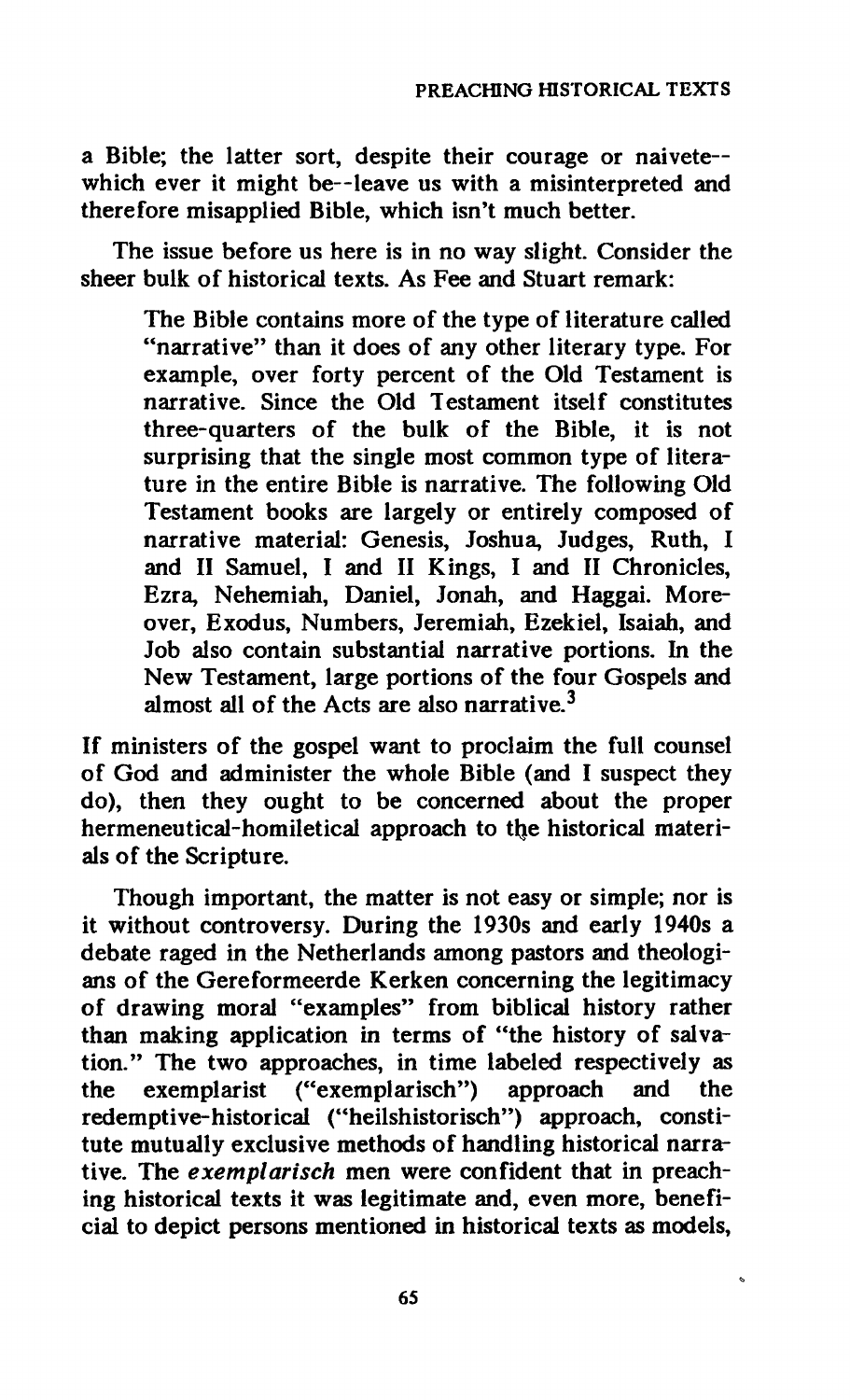**examples, illustrations of good and/or bad behavior to be either imitated or avoided. Another way of describing this approach is that it ". . .dissolves biblical history into a variety of independent histories which are examples for us."<sup>4</sup> On the other hand, the** *heilshistorisch* **or "Christocentric" method sought ". . .to understand all those [historical] accounts in their relation to each other, in their mutual inner unity, in their cohesion with the mid-point of redemptivehistory: Jesus Christ."<sup>5</sup>**

**It is not our purpose here to detail the breadth and scope of this debate, especially since this has already been done superbly by Sidney Greidanus in his doctoral dissertation,**  *Sola Scriptura: Problems and Principles in Preaching Historical Texts.<sup>6</sup>*  **Instead we only want to lay out the "bare bones" of the issues involved and proceed with this skeleton to examine a sermon on Mark 5:1-20, concerning the Gerasene demoniac.** 

**Our central focus here shall be upon an address given by an exponent of the redemptive-historical approach, Prof. B. Holwerda,<sup>7</sup> entitled "The History of Redemption in Preaching."<sup>8</sup>**

### **I.** *The Christocentric Character of Redemptive History*

*in* **his debate with pastors and professors adhering to the "exemplarist" method Holwerda was most concerned to turn aside misunderstanding as much as possible. He explained that even the** *exemplarisch* **men wanted to acknowledge Christ as the center of revelation.<sup>9</sup> He also wrote, "Whoever interprets the historical elements [of Scripture] Christocentrically. .** *.will not forget* **that these things were written as examples for us,** *but he will rather proceed precisely from that starting point and will demonstrate to us why* **these things can be examples."<sup>10</sup>**

**The crucial word here is "why." Understanding this "why" is basic to all legitimate application. Holwerda sees the issue concentrated in the question whether we are dealing in Scripture with a compilation of "many independent histories" or with** *"one* **history of redemption."<sup>11</sup> How one conceives of biblical history largely answers this "why."**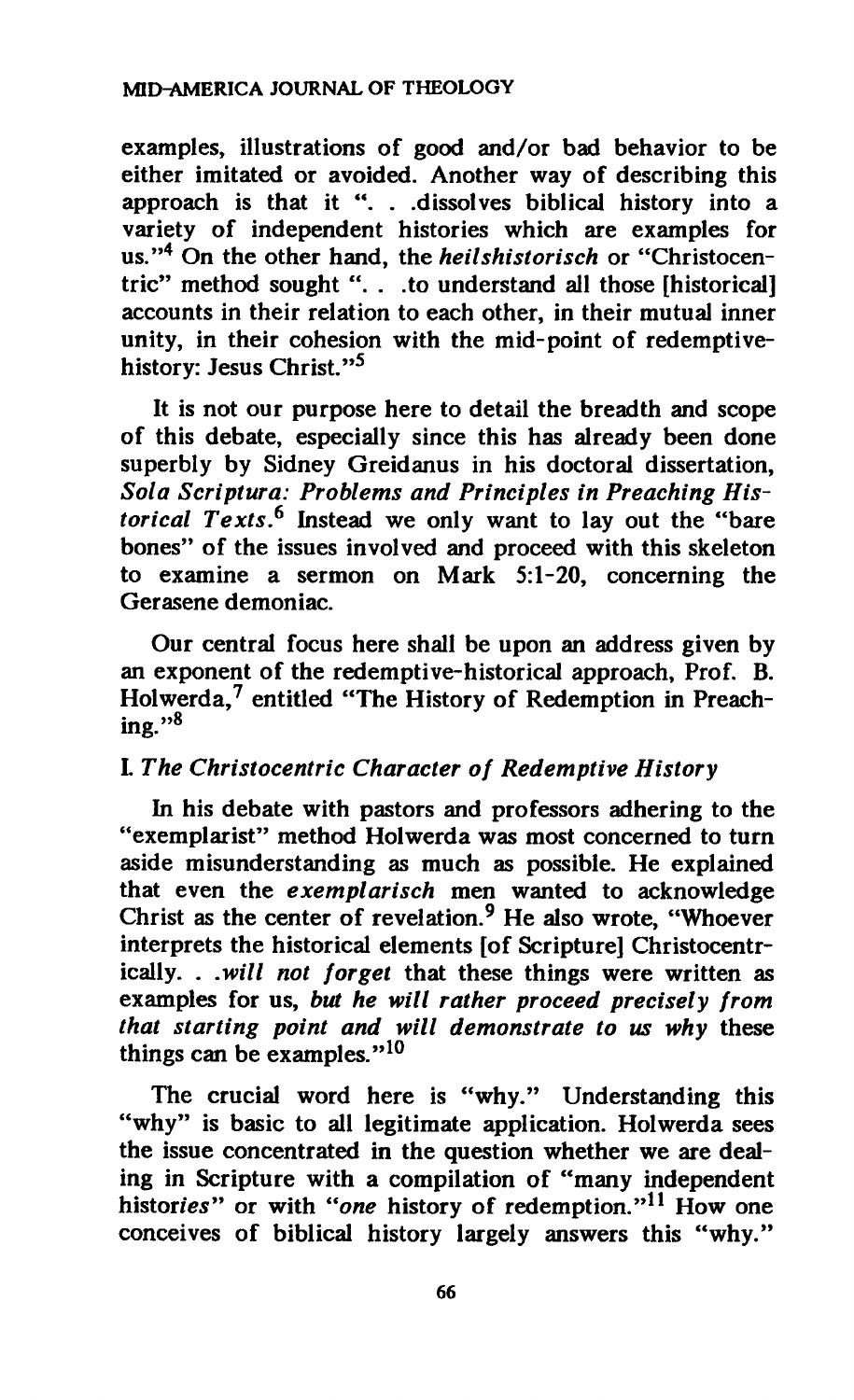**Holwerda argues for one history of salvation, with Jesus Christ at its center. This is not, however, to succumb to the danger of futilely trying to fit every historical passage into a Christological mold. Such attempts Holwerda terms "Jesucentric," "staurocentric," or "soteriocentric," but they are not "Christocentric."<sup>12</sup> Scripture is unified and progressive, culminating in Jesus Christ. Christ at the core of salvationhistory has everything to do with its proper interpretation and application. Holwerda appeals to F. W. Grosheide's contention that "history stands in a certain relationship to Christ also where—we might say,** *precisely* **where—He is its midpoint, but that is also why history retains its hortatory significance," adding: "Thus there is no hortatory significance**  *alongside of,* **but** *adhering to,* **the 'Christocentric' character of redemptive-history."<sup>13</sup>**

**Consequently, redemptive-history may never be thought of merely as a source-book of illustrations. Treating historical texts in such a way robs them of their** *unique* **character. One then loses sight of ". . .the difference between the history of Ahab in Naboth's vineyard and the parable of the good Samaritan, even though definite points of contact between the two can be pointed out."<sup>14</sup> The historical materials of the Bible lay the foundation for the dogmatical and ethical sections. And that is precisely why historical texts cannot be merely illustrative.** 

**. . .the dogma-***foundational* **function of redemptivehistory excludes a dogma-***illustrative* **function; for with the latter option doctrine and morals would be set forth merely as concrete illustrations and would thereby be presupposed in the historical materials.<sup>15</sup>**

**This claim is clarified when Holwerda explains that one who preaches a doctrinal text may rightly appeal to a specific account within redemptive-history; for example, when one preaches on the ninth commandment, he might select as an illustration Abram's emergency lie (Gen. 12). Yet, one might just as legitimately illustrate the text in question by turning to men and incidents from church history outside of the**  Bible.<sup>16</sup> "But," writes Holwerda, "if one has chosen a his*torical text, then he must consider it according to its own*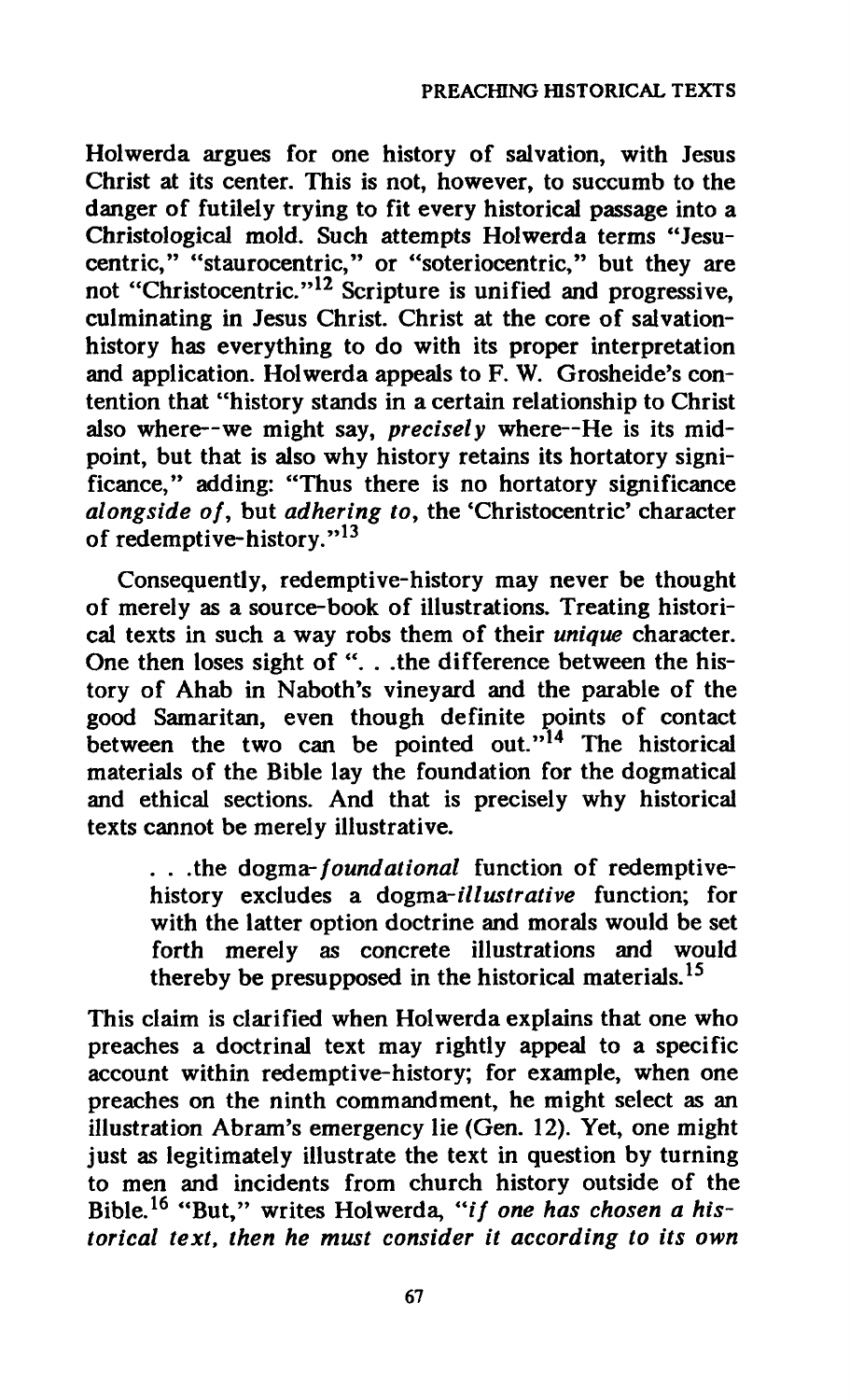*nature, and no longer as illustrative.* **A sermon on Genesis 12 may not degenerate into a sermon on 'The Emergency**   $\mathbf{L}$  ie'.<sup>17</sup>

## **II.** *The Shift from Historia Salíais to Ordo Saiutis*

**Therefore, the proponents of the redemptive-historical approach warn against dissolving history into all sorts of "pictures" or "stories" which merely serve as illustrations or examples for us; the warning is maintained lest we destroy both the unity and progress of biblical history.<sup>18</sup> And yet the exemplarist method is, on this score, guilty on all counts. It severs the historical bond between David and Abraham, for example, and ourselves. Consequently, if any application is to be made to believers today, some sort of connection must be constructed** *extraneously;* **most usually a psychological link is built.<sup>19</sup>**

**Holwerda calls this more precisely** *"a shift from the historia salutis to the ordo salutis"* **(the history of salvation to the order of salvation).<sup>20</sup> Philo reduced the principal lesson of history to moral instruction: "He read into each [biblical] story that which God did for each soul individually, and then drew a parallel with what he does for each of our souls."<sup>21</sup> He lost sight of redemptive-history, ignoring the unique time, place, and function of God's servants and God's actions. Instead, "he set forth the** *ordo salutis,* **which is one and the same for everybody."<sup>22</sup>**

**While proponents and defenders of the exemplarist approach differ with Philo in degree, they are nonetheless with him in kind. For they too chop the Bible up into fragments, treating history in the same atomistic way. They too step over from history to the** *ordo salutis.* **With this method,** 

**one no longer asks what meaning or function Abraham, Elijah, etc., had for God's one, ever forwardmoving work in Christ, but the very opposite: what significance God in Christ has for these individuals. Indeed, the Christian stands in the center here, although that is not the intention.<sup>23</sup>**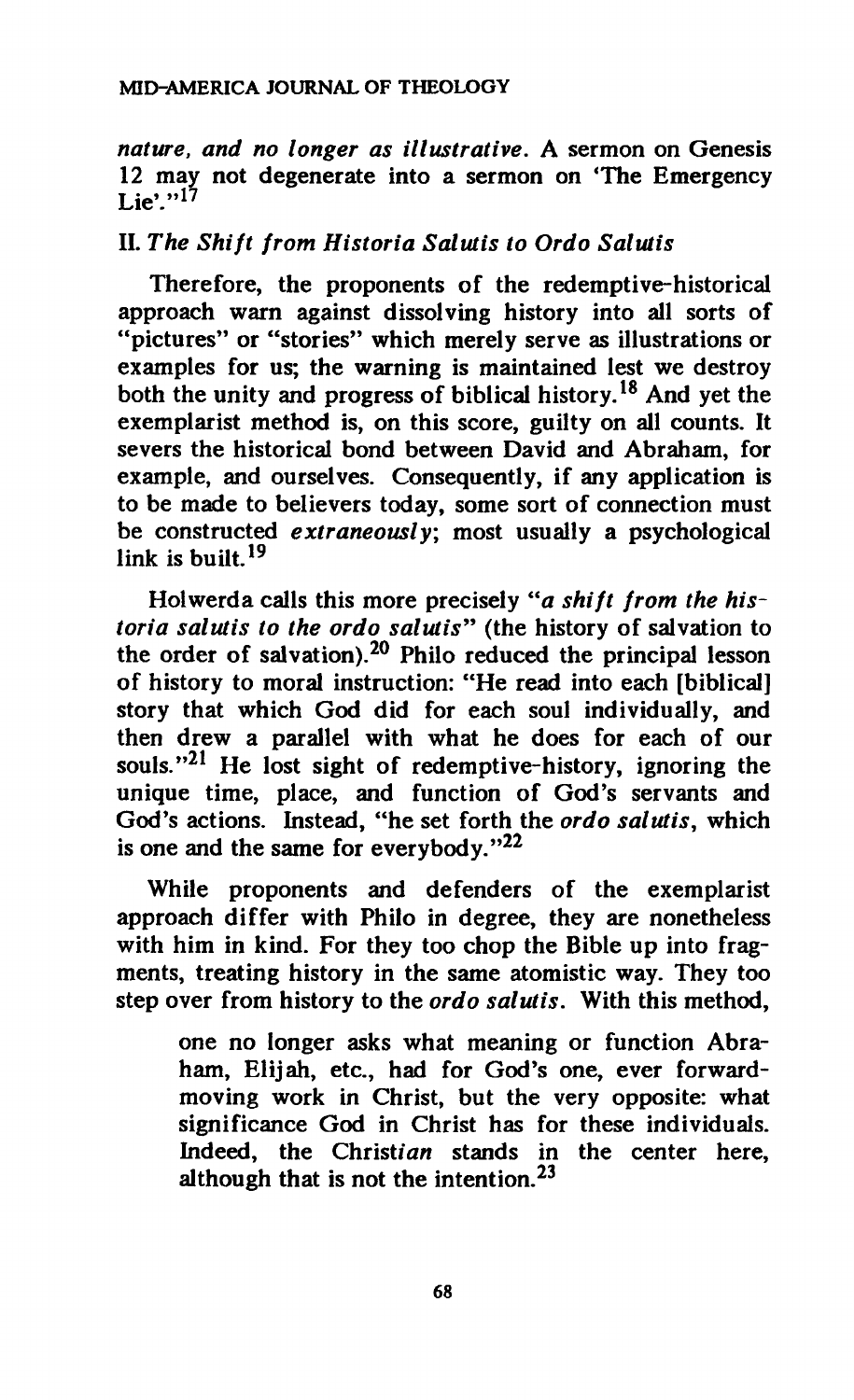**As a result, superficial parallels are drawn; even allegorical interpretation finds new life. For example, I Kings 19:7, "Arise and eat, because the journey is too great for you," comes to function as a text for the Lord's Supper. Jesus' calming the storm (Matt. 8:23ff) often is applied to the "storms" in our own lives. And Jesus is then depicted as the calmer of psychological, financial and spiritual storms. Holwerda laments: "All of this to the complete neglect of the actual content of the text."<sup>24</sup> Practitioners of the exemplarist method inevitably mutilate the unity and advancement of salvation-history, though perhaps unintentionally and unwittingly.** 

## **HI.** *Synthetic Exegesis*

**Over against this "atomistic" treatment of Scripture Holwerda wants to treat the Bible "synthetically."<sup>25</sup> Synthetic exegesis respects the unity and the progress within the history of salvation simultaneously. It seeks to protect the uniqueness of each text within its** *context* **in the corpus of written revelation.<sup>26</sup> In this way the Scripture remains fresh. The various elements of any given historical text must yield a very specific synthesis. Holwerda uses an analogy from chemistry:** 

If I have some water  $(H_2O)$  and wish to describe its **importance and its properties, I mustn't talk about the qualities of hydrogen (H), but of H as it is combined in that very particular relationship to O. And with sulfuric acid the same is true: I'm interested not simply in H, but in the completely different relationship,**   $H_2SO_4$ <sup>27</sup>

**Clearly, then, we can speak of the uniqueness of any given text without inferring its independence. The atomistic exegesis of the exemplarist approach, conversely, flattens out the richness of Scripture, failing to discern the individual character of each passage. Thus, the doubt of John the Baptist (Matt. 11:1-8) and the doubt of Thomas (John 20:24- 29) are both reduced to the message: "Jesus delivers from all doubt."<sup>28</sup> By contrast, the synthetic exegesis of the redemptive-historical approach Matthew 11 speaks of "the**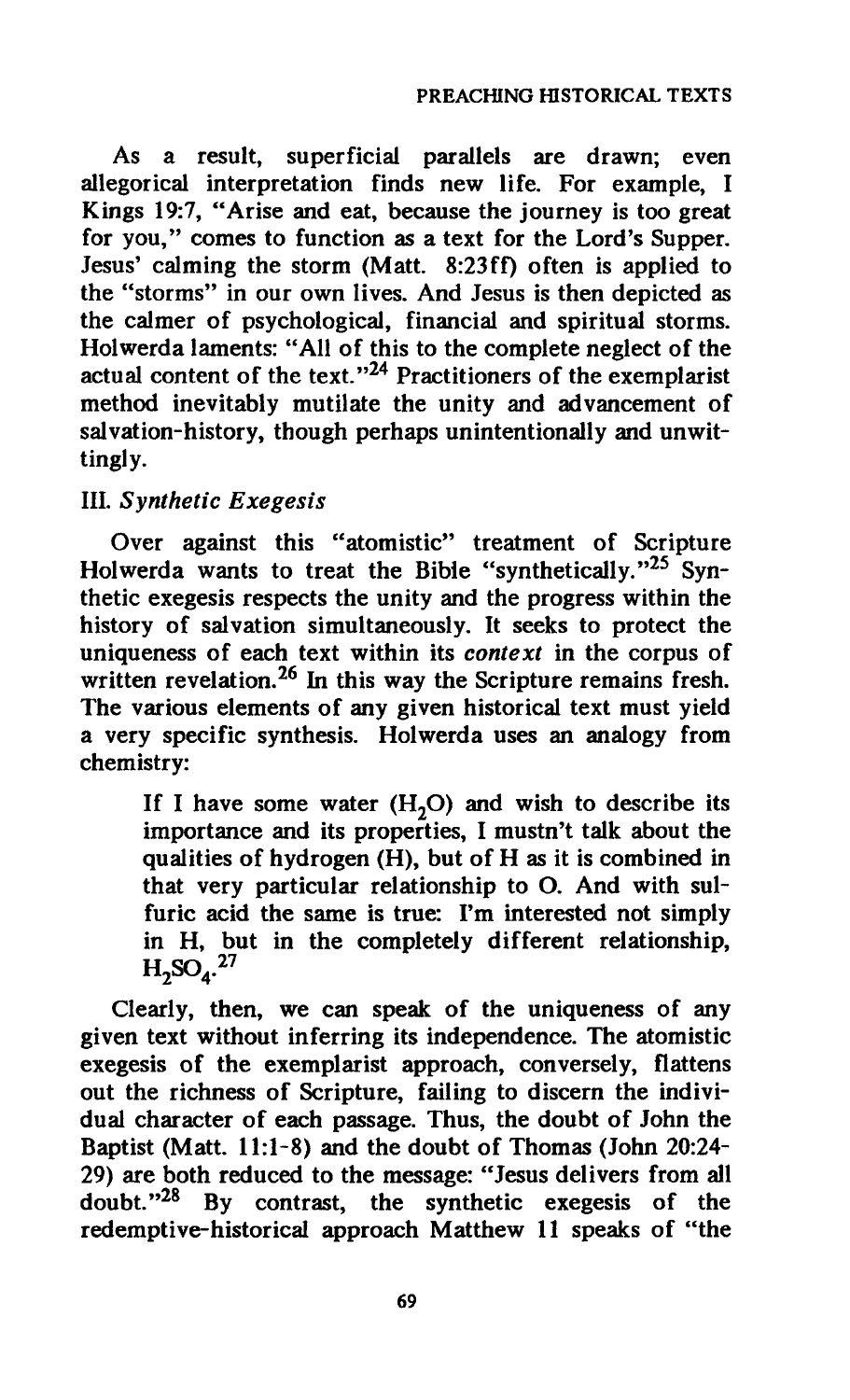**crisis in the preaching of the gospel," and the John 20 passage "deals with the specific** *Easter* **confession: My Lord and My God."<sup>29</sup> In the case of Thomas the** *exemplaristic* **application becomes, "We also have our doubts: we too are delivered from them by Christ."<sup>30</sup> But the salvation-history application is much more specific and pointed, as Holwerda writes:** 

> **By the redemptive-historical method things are put a bit differently and, I think, better. One then asks about the background of his [Thomas'] doubt. This is never capable of being explained psychologically. Was it melancholy or intellectual ism, or does this proceed from his combative, valorous nature? The Bible itself does provide several indications: Thomas didn't believe the resurrection (John 11:16), and this was related to the fact that as yet they didn't know that Christ was the Son, God-revealed-in-the-flesh (cf. John 14:5ff). Now Christ brings Thomas to a certainty of the resurrection, and thus to the confession: "My Lord and My God!" But he does this for our sake, since the church is built upon the foundation of the apostles, including Thomas. Christ intends hereby to make room for our Easter confession, one just as strong and personal. Yet, he doesn't do this by means of an appearance, as with Thomas, but by apostolic preaching. Therefore it is written, "Blessed are they that have not seen, and yet have believed." Thomas is blessed: blessed are your eyes because you see. But more blessed are they who no longer need to see. This grows into an application about the richness of the current manner of the revelation of Christ—not through an Easter** *appearance,* **but through an Easter** *sermon.* **So that after the sermon everyone must say personally: My Lord and My God.<sup>31</sup>**

**When the unique character and purpose of every text is appreciated and respected, the power of God's Word is able to burst forth upon the lives of his people. But only the redemptive-historical approach unbars the way.** 

**70**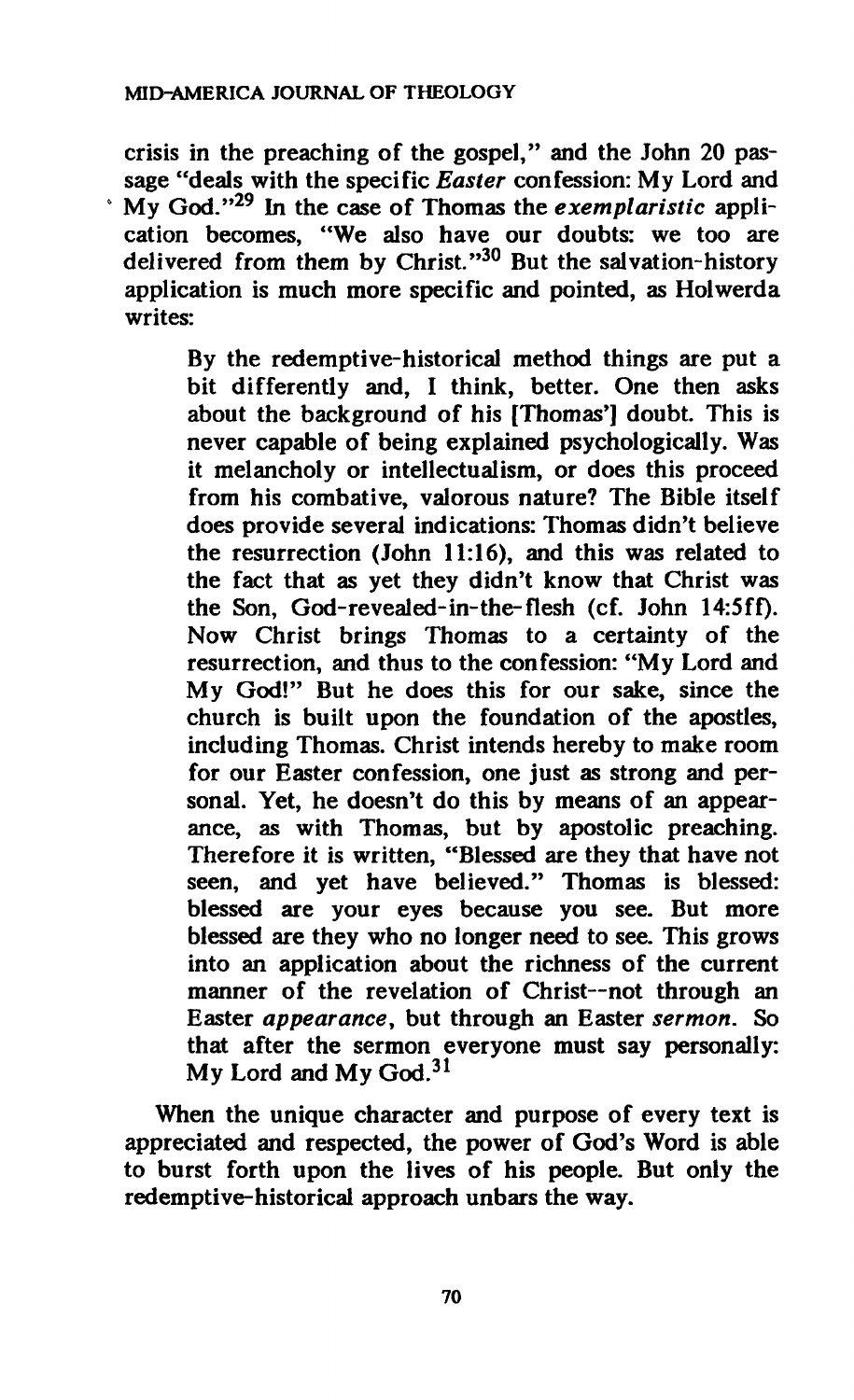#### **IV. /** *Corinthians 10 and Hebrews 11*

**One last question remains, however, and that concerns two New Testament passages which have strict bearing on this entire issue: I Corinthians 10 and Hebrews 11. Proponents of the exemplarist method appeal to these passages since they clearly speak of "examples."** 

**But it must be kept in mind that the redemptive-historical approach is not opposed to examples. As Holwerda states, ". example, not at all, but** *in what manner* **may one do so."<sup>32</sup> Holwerda in no way denies that the New Testament speaks of examples, but he perceptively asks in what sense—in the**  *exemplarisch* **sense? Or in the** *heilshistorisch* **sense? Clearly Paul exegetes synthetically in I Corinthians 10: "He is not concerned with the vice of grumbling in general, but with the murmuring against God's redemptive benefits."<sup>33</sup> Further, Paul recognizes the unity and progression in redemptive-history; he does not flatten out biblical history but says explicitly: "us upon whom the end of the ages has come." And the key term itself, found in verse 6, the Greek word** *tupos,* **"has in Paul a very definite historical tone."<sup>34</sup> As Leonhard Goppelt states, "a type is something that happens between God and man and that points to the salvation which has come in Christ. It is testified to by the Scripture and it prefigures a corresponding event in the last days."<sup>35</sup> Commenting on I Corinthians 10:6 and 10, Goppelt also writes:** 

**The apostle has the events and not just the O.T. texts in mind. God caused these events both to happen and to be recorded because of their essential similarity to his end-time acts. The likeness is not just external, nor does it rule out difference in view of the eschatological nature of God's present work. But Paul here stresses the basic likeness so as to relate baptism and the Lord's Supper, which the Corinthians misunderstand, to the saving acts of the God who personally met Israel in salvation and judgment. The word** *tupoi* **might, of course, mean "examples," but the context suggests that it has here the force of "advance presentations" intimating eschatological events. "Types," then, is the**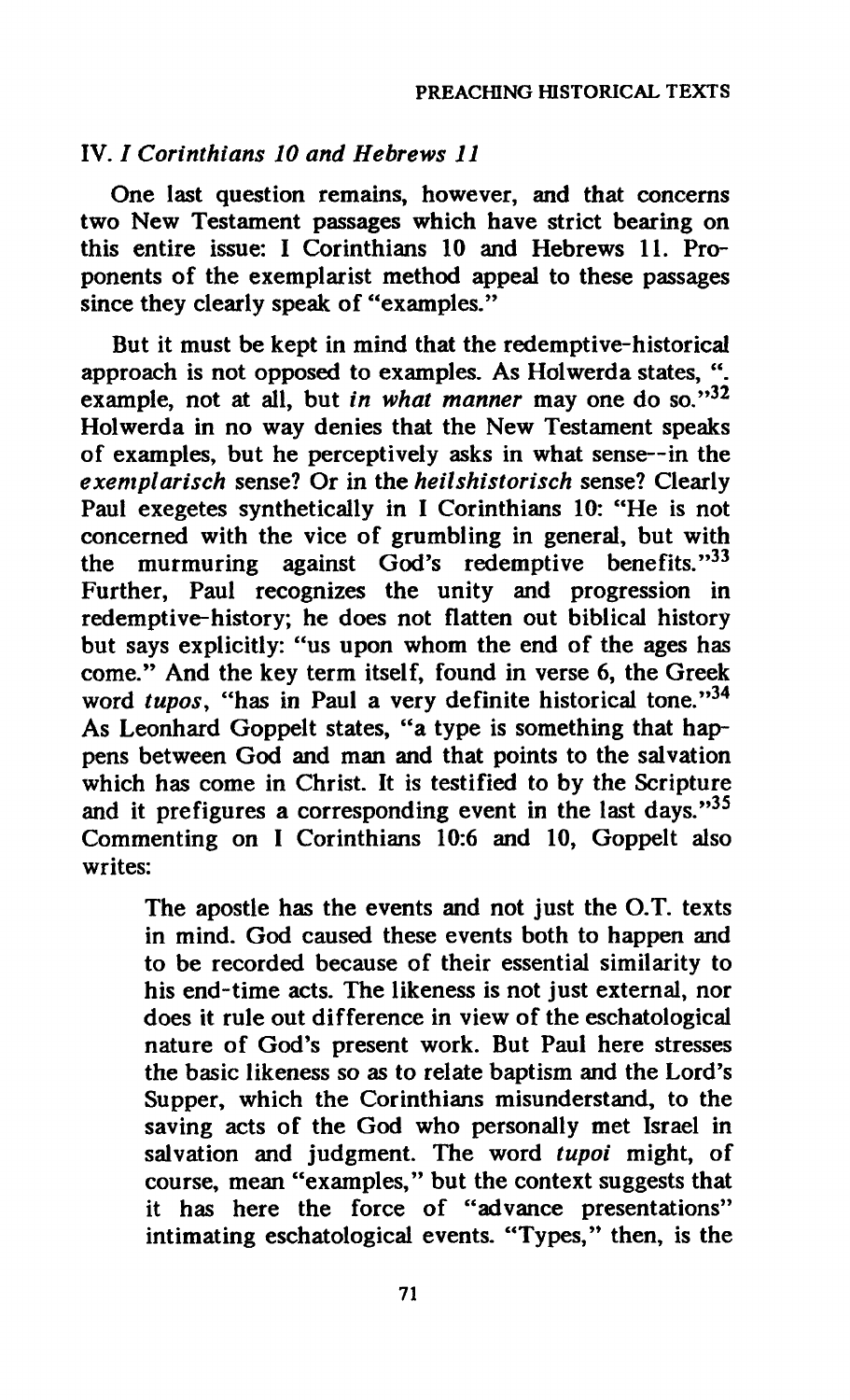**best translation.<sup>36</sup>**

**Thus we are not dealing with a patterning example in some general sense, but with an advance presentation of what is to come—a préfiguration within redemptive-history.** 

**In Hebrews 11 the key word is not** *tupos,* **but** *pistis.* **And this "faith" is illustrated from a variety of passages. "Yet," says Holwerda, "this proves nothing against the redemptive-historical method."<sup>37</sup> As noted earlier, when preaching on a doctrinal text, the preacher may legitimately use specific** *accounts* **within salvation history as** *illustrative*  **materials. In this way the refrain of Hebrews 11, "through faith," is perfectly consistent with the redemptive-historical method.** 

*\*\*\*\*\*\*\** 

**Thus far we have been talking about** *theory.* **To be sure, we have noted at certain junctures how Holwerda** *applies*  **his method; nonetheless, it would be helpful to put the theory into practice by analyzing a sermon that selfconsciously seeks to be redemptive-historical in content.** 

**The following article contains a "sample sermon" on Mark 5:1-20, the familiar narrative about the Gerasene demoniac. We present the sermon first, in order thereafter to comment on it in light of our remarks on redemptivehistorical exegesis.** 

#### **NOTES**

- **1. R. C. Sproul,** *Knowing Scripture* **(Downers Grove: Inter Varsity Press, 1977).**
- **2. Gordon D. Fee and Douglas Stuart,** *How to Read the Bible For All its Worth: A Guide to Understanding the Bible* **(Grand Rapids: Zondervan, 1982).**
- **3. Fee,** *How to Read the Bible,* **73.**
- **4. B. Holwerda, "Omdat ze de bijbelsche geschiedenis oplost in allerlei zelfstandige geschiedenissen, die voorbeelden (exemplen) zijn voor ons. . ." "De Heilshistorie in de Prediking" in ". .** *.Begonnen Hebbende Van*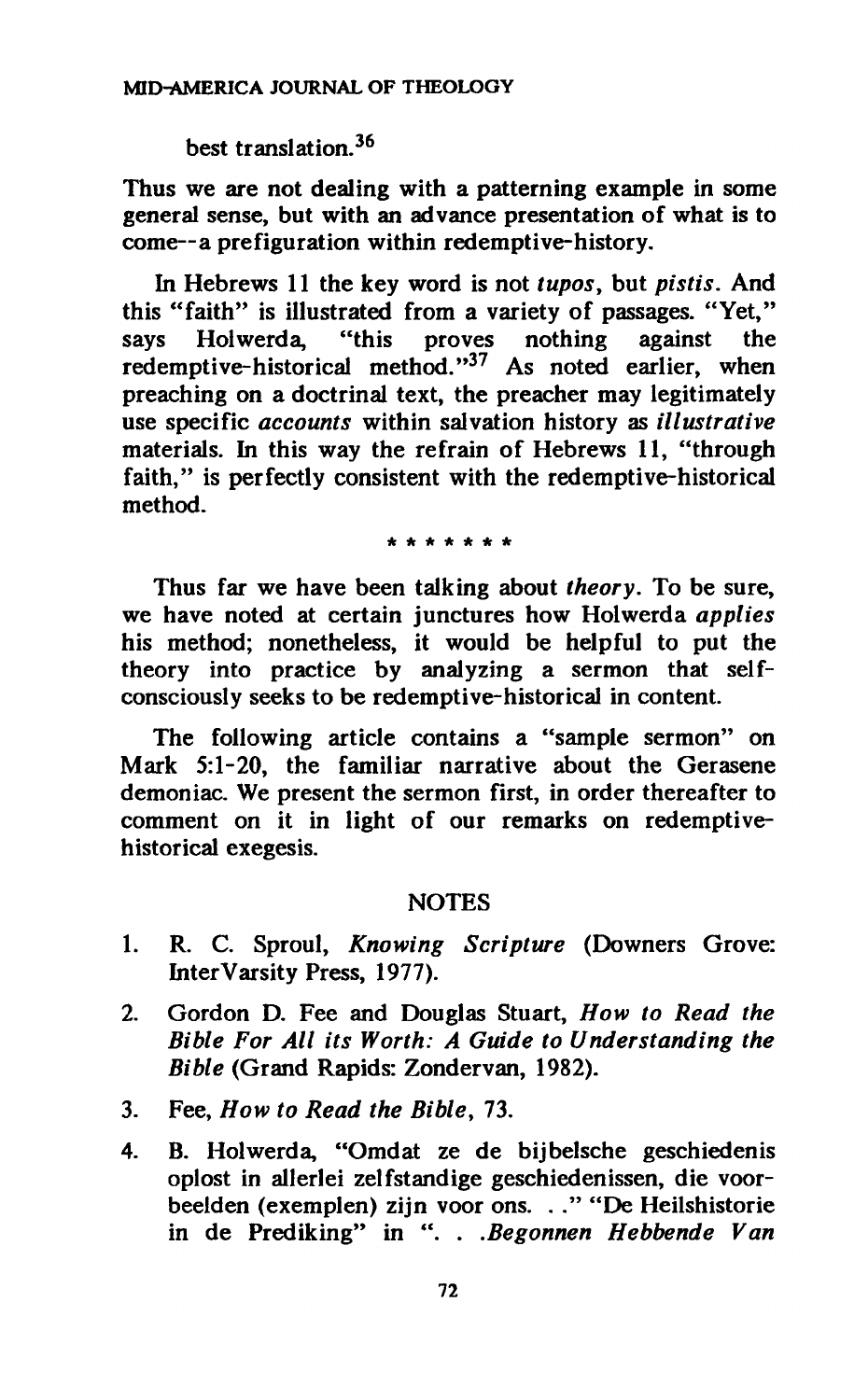*Mozes.* **. ." (Terneuzen: D. H. Littooij, 1953) 82. (N.B.: all translations are mine, J.M.B.).** 

- **5. Holwerda, "Heilshistorie," 82: ". . . probeeren al die berichten te verstaan in hun verband met elkaar, in hun onderlinge innerlijke eenheid: in hun samenhang met het middelpunt der heilsgeschiedenis Jezus Christus."**
- **6. Sidney Greidanus,** *Sola Scriptura: Problems and Principles in Preaching Historical Texts* **(Toronto: Wedge, 1970).**
- **7. Holwerda served as a pastor in the Gereformeerde Kerken of the Netherlands from 1934-1945, and as a professor of Old Testament studies at the Theological College of the Gereformeerde Kerken in Kampen from 1946 until his early death at the age of forty-three in 1952; cf.** *Handboek van de Gereformeerde Kerken,* **ed. P. Deddens, (Goes: Oosterbaan & Le Cointre, 1953) 147.**
- **8. Cf. note 4 above.**
- **9. Holwerda, "Heilshistorie," 82.**
- **10. Holwerda, "Heilshistorie," 82: "wie de historische Stoffen Christocentrisch interpreteert,** *vergeet* **niet, dat deze dingen beschreven zijn tot voorbeelden voor ons,** *maar gaat juist van uit en toont ons, waarom* **deze dingen voorbeelden kunnen zijn."**
- **11. Holwerda, "Heilshistorie," 82.**
- **12. Holwerda, "Heilshistorie," 84.**
- **13. Holwerda, "Heilshistorie," 87: "De geschiedenis Staat met Christus in verband, ook daar, ja** *juist daar is Hij het middelpunt, naar daarom ook houdt ze haar vermanende beteekenis."* **And "Dus geen vermanende betekenis** *naast* **doch** *om* **het 'Christocentrisch' karakter der heilshistorie."**
- **14. Holwerda, "Heilshistorie," 87: ". . .verschil tussen de geschiedenis van Achab in Naboth's wijngaard en de gelijkenis van de barmhartige Samaritaan, al zijn er**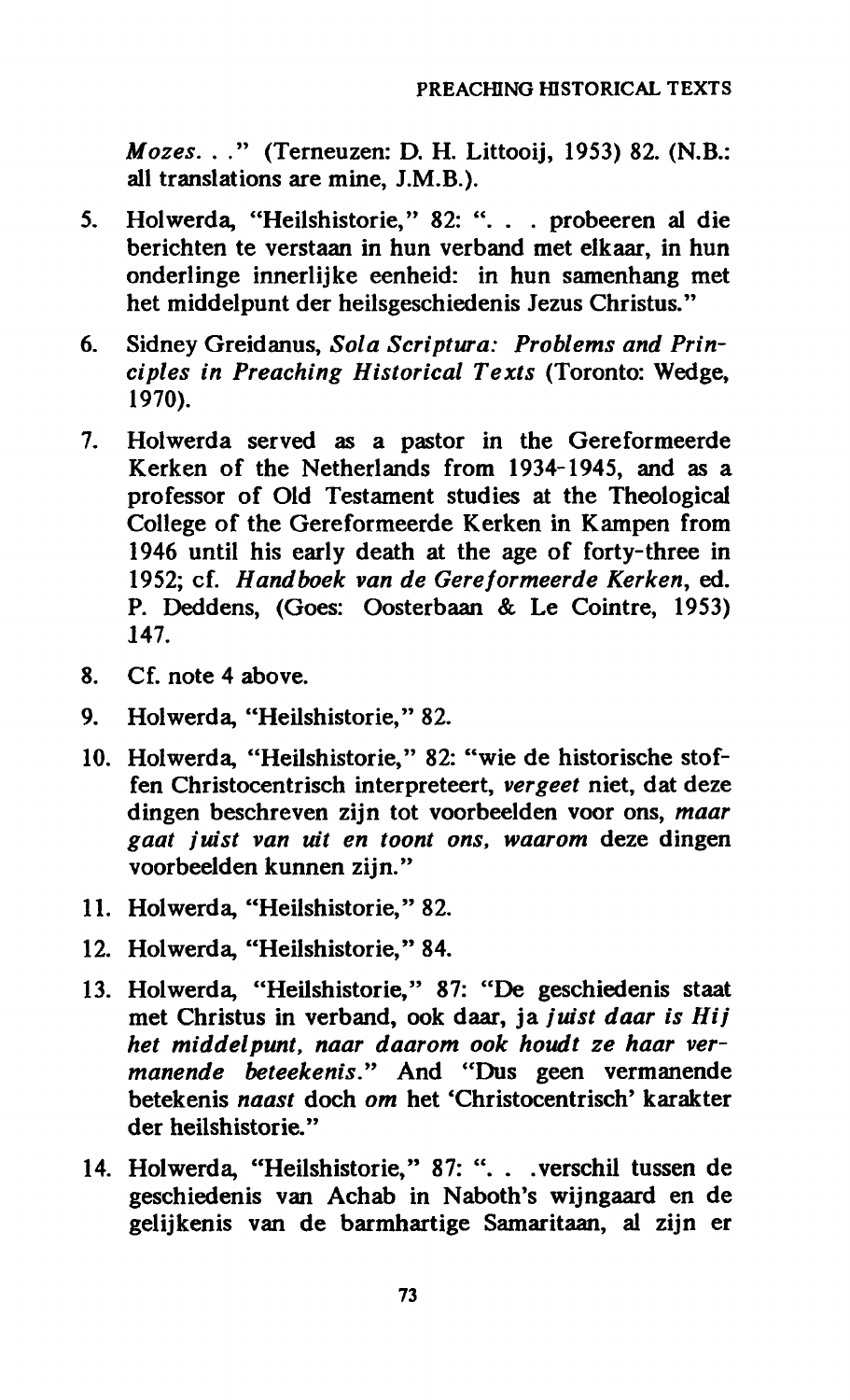#### **MID-AMERICA JOURNAL OF THEOLOGY**

**zeker aanrakingspunten tussen die twee aan te wijzen."** 

- **15. Holwerda, "Heilshistorie," 88: ". . .de** *dogmafun*derende functie der heilshistorie sluit een dogmaillus*trerende* **functie uit: immers bij de laatste zouden dogma en ethos slechts concreetaanschouwelijk worden voorgesteld, en daarmee bij de historische Stoffen voorondersteld zijn."**
- **16. Holwerda, "Heilshistorie," 88.**
- **17. Holwerda, "Heilshistorie," 88:** *"Maar heeft men een historische stof als tekst gekozen, dan moet men die nemen in haar eigen aard, en niet meer illustratief.*  **Een preek over Gen. 12 mag niet ontaarden in een preek over noodleugen. ... "**
- **18. Holwerda, "Heilshistorie," 89.**
- **19. Holwerda, "Heilshistorie," 89.**
- **20. Holwerda, "Heilshistorie," 89: ". .** *.de verschuiving van de historia salutis naar de ordo salutis.* **... "**
- **21. Holwerda, "Heilshistorie," 89: "Hij las daarin, wat God aan elke ziel apart deed, en trok toen de parallel met wat Hij aan onze ziel doet."**
- **22. Holwerda, "Heilshistorie," 89: ". . .stelde hij de ordo salutis, die voor alien eender is."**
- **23. Holwerda, "Heilshistorie," 90: ". . .men vraagt niet meer welke betekenis, welke taak Abraham, Elia enz. hadden voor Gods ene, steeds verder voortschrijdende werk in Christus, maar omgekeerd welke betekenis God in Christus heeft voor hen. Inderdaad Staat hier de Christen in het middelpunt, al bedoelt men het niet."**
- **24. Holwerda, "Heilshistorie," 90: "Alles met volkomen verwaarlozing van de eigenlijke tekstinhoud."**
- **25. Greidanus points out that Holwerda did not intend "synthetic" in the hermeneutic use of "deep sense" of Scripture, nor the homiletic sense of "analytic," nor as an antonym of "textual preaching" in a moralistic or "motto preaching" context** *(Sola Scriptura,* **137).**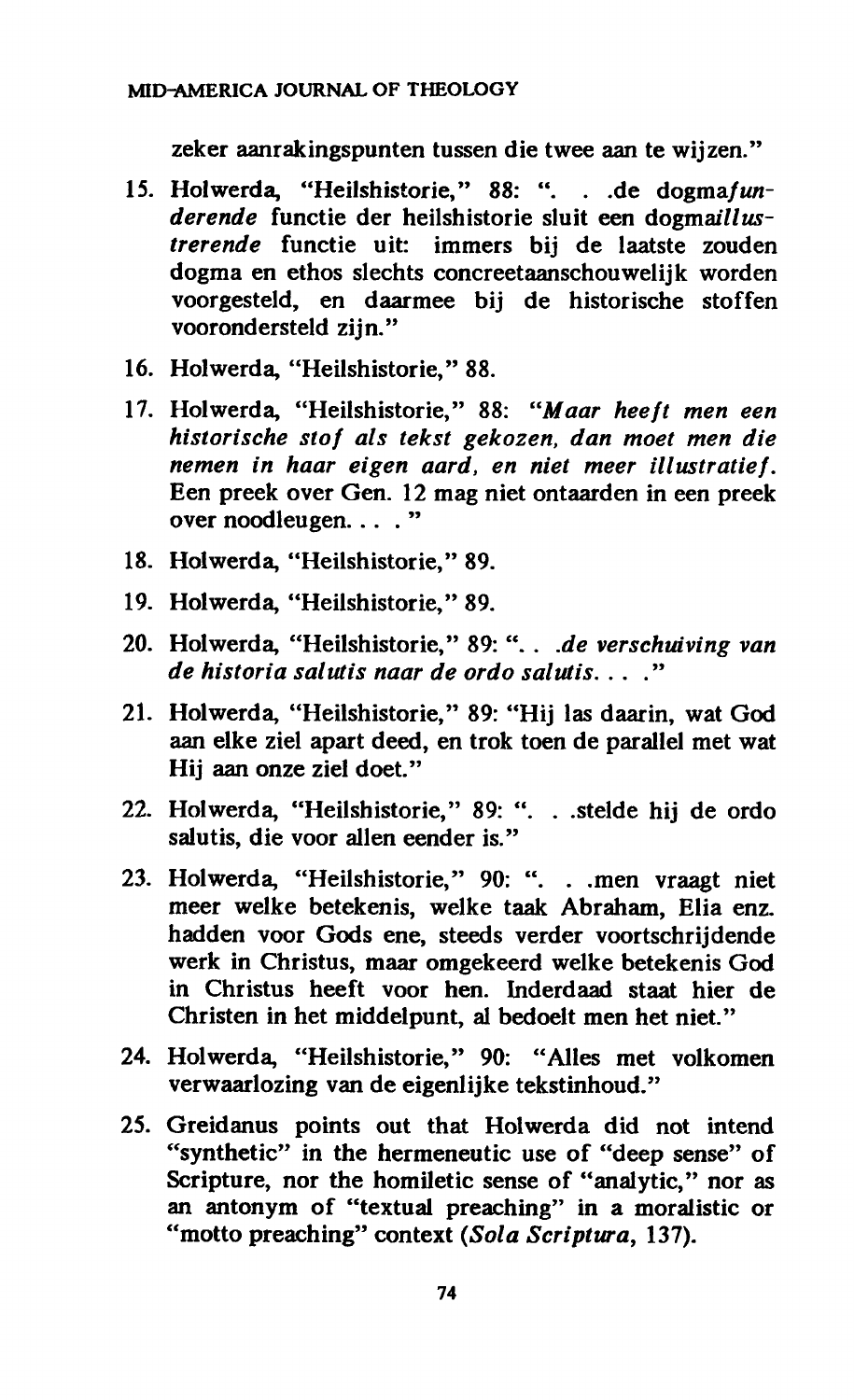- **26. Holwerda, "Heilshistorie," 92-93.**
- **27. Holwerda, "Heilshistorie," 92: "Als ik water heb (H20) en over de betekenis en eigenschappen daarvan wil spreken, moet ik het niet hebben over de hoedanigheden van waterstof (H), maar over H zoals het die heel bepaalde verbinding aanging met O. En bij zwavelzuur weer niet over H, doch over die heel andere verbinding H2S04."**
- **28. Holwerda, "Heilshistorie," 92.**
- **29. Holwerda, "Heilshistorie," 92.**
- **30. Holwerda, "Heilshistorie," 111: "Wij hebben ook onze twijfel: wij ook worden door Jezus daarvan verlost."**
- **31. Holwerda, "Heilshistorie," 111-112: "Maar heilshistorisch stelt men de dingen anders, en ik meen beter. Men vraagt dan naar de achtergrond van zijn twijfel. Dat is nooit psychologisch uit te maken. Is het zwaarmoedigheid geweest, of intellectualisme, of hangt het samen met zijn worstelende heldennatuur? Wei gee ft de bij bel zelf enkele aanwijzingen: Thomas geloofde de opstanding niet (John 11:16), en dit hing daarmee samen, dat zij nog niet wisten, dat Christus was de zoon, God geopenbaard in het vlees (vgl. John 14:5vv.). Nu brengt Christus Thomas tot de zekerheid der opstanding, en zo tot de belijdenis <sup>c</sup>Mijn Heer en mijn God!' Dit doet Hij evenwel om onzentwil: want de kerk wordt gebouwd op het fundament der apostelen, op het fundament van Thomas mee- Christus wil hierdoor dus ruimte maken voor onze paasbelijdenis, even sterk en persoonlijk. Toch doet Hij het niet door de verschijning, als bij Thomas, maar door de apostolische prediking. Daarom Staat er: Zalig zijn die niet gezien hebben, en nochtans geloofde zullen hebben. Thomas is zalig: zalig zijn uw ogen, omdat ge ziet. Maar zaliger zijn zij, die het zien niet meer nodig hebben. Dat loopt dan dus uit op een toepassing over de rijkdom der openbaringswijze van Christus thans: niet door een** *paasverschijning,* **maar door een** *paaspreek.* **En na de preek moet ieder personlijk dus zeggen: mijn Heer en mijn God."**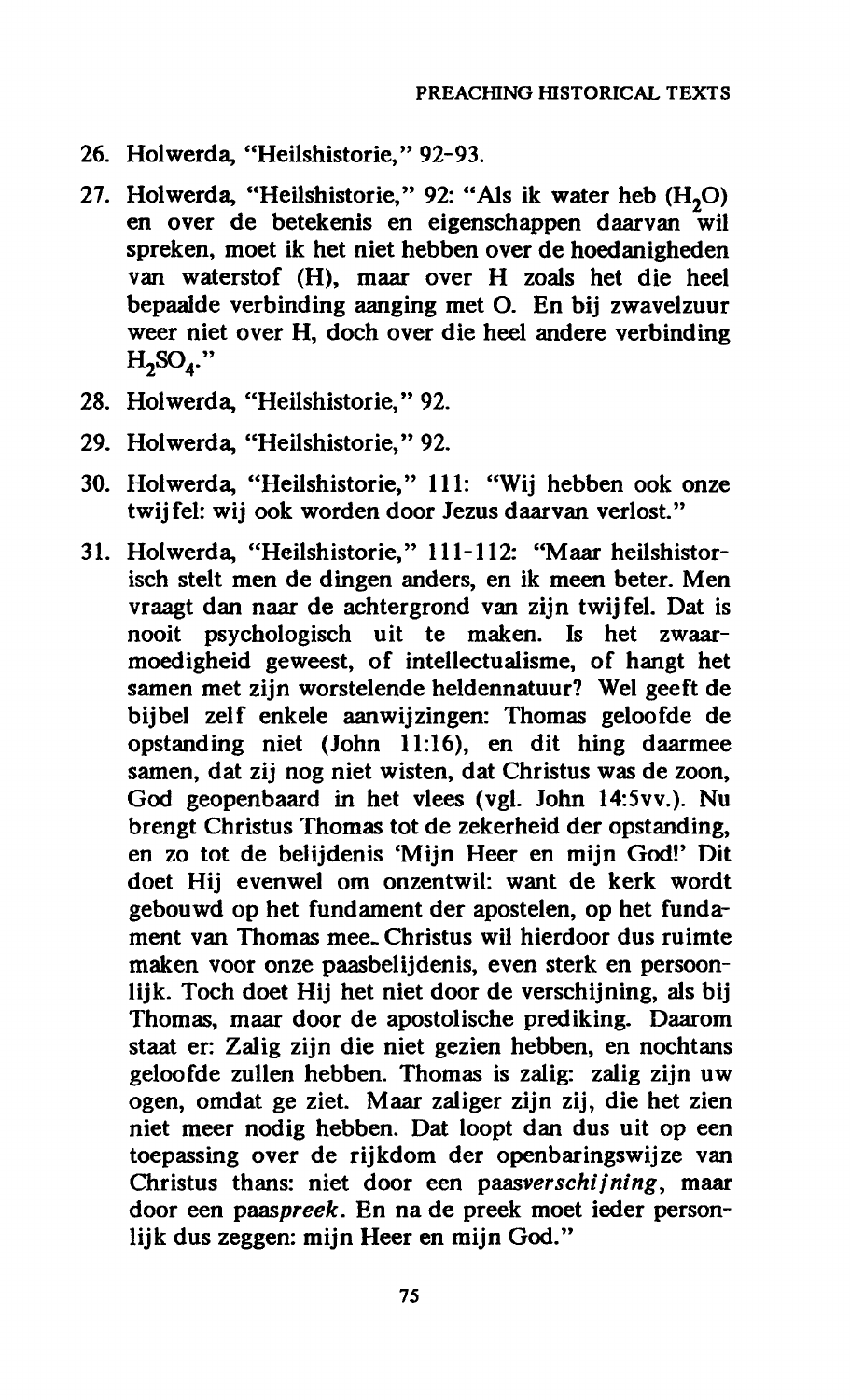- **32. Holwerda, "Heilshistorie," 94: ". . .de kwestie niet is, of men die geschiedenis ten voorbeeld mag stellen, ja dan neen: doch** *op welke wij'ze* **men dat mag doen."**
- **33. Holwerda, "Heilshistorie," 94: "Hij heeft het niet over de ondeugd van mopperen in het algemeen, maar over het murmureren tegen Gods verlossingsweldaden."**
- 34. Holwerda, "Heilshistorie," 94: "Want 'typos' ('voor**beeld') heeft bij Paulus een zeer bepaald historische kleur."**
- **35. Leonhard Goppelt,** *Typos: The Typological Interpretation of the Old Testament in the New,* **translated by D. H. Madvig (Grand Rapids: Wm. B. Eerdmans Pubi. Co., 1982 [1939]) 220.**
- **36. Leonhard Goppelt in** *Theological Dictionary of the New Testament,* **Abridged in One Volume by G. W. Bromiley (Grand Rapids: Wm. B. Eerdmans Pubi. Co., 1985) 1194; see also H. Muller in** *The New International Dictionary of New Testament Theology,* **Vol. 3, Edited by Colin Brown (Grand Rapids: Zondervan, 1978 [1971]) 905-906; and M. B. Van't Veer, "Christologische Prediking over de Historische Stof van het Oude Testament" in:** *Van Den Dienst Des Woords* **(Goes: Oosterbaan & Le Cointre, 1944) 162-166.**
- **37. Holwerda, "Heilshistorie," 95: "Toch bewijst dit nog niets tegen de heilshistorische méthode."**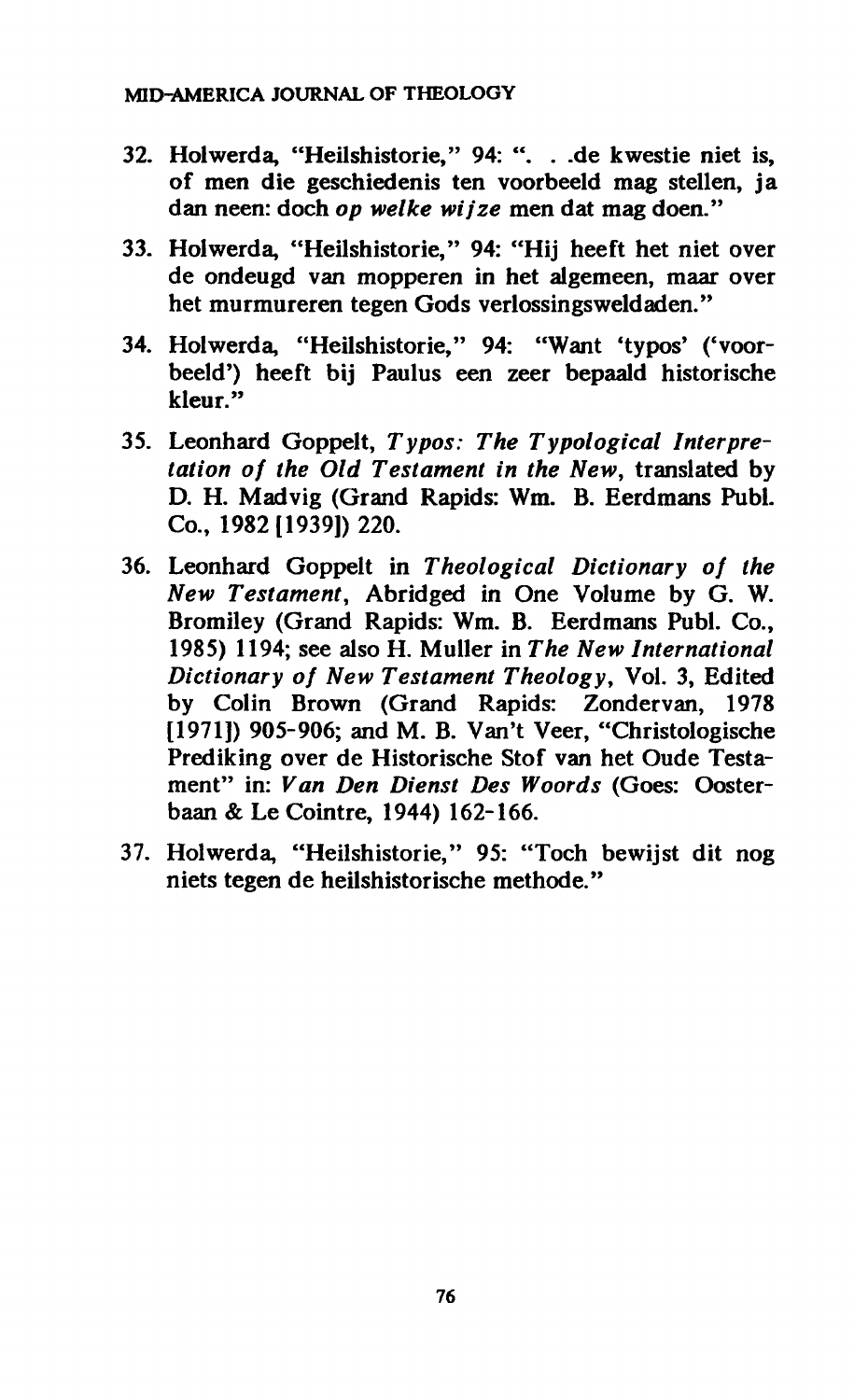### **PREACHING HISTORICAL TEXTS: EPILOGUE**

**Note that the sermon respects the Christocentric character of the text. The focus is not upon the "miraculous exorcism of demons," but upon "the gospel proclaimed by Christ" as this is confirmed through the miraculous exorcism of demons. That is no small difference! The focus of action is not first of all upon who was healed and how, though this is significant, but upon him who came to "the other side" and upon his purpose. A superficial reading of the text turns the incident into a story about the power of Jesus over against the despair and weakness of human endeavor—for we read that the demoniac "had often been bound with shackles and chains." But no one could "tame him" (v. 4). Or even worse, one might note the** *isolation* **of this demon-possessed man, and conclude therefrom that Jesus liberates us from the demonic power of loneliness. Clearly, such approaches demolish the uniqueness and powerful thrust of the text. Although Christ** *acts* **within exemplaristic sermons, though he might even be the primary** *Actor,* **nonetheless the Christocentric, i.e., redemptive-historical thrust of the passage is lost. As a result, we are left with an interesting story detached from the whole scope of the history of salvation.** 

**But this is precisely what our sample sermon avoids. The events recorded in Mark 5:1-20 are not independent stories coming together to comprise a bigger independent story. Mark 5:1-20 is salvation history. It is part of a larger whole and constitutes a unity with the whole. The** *land* **in which all these events occur is important. Significant too is the history of the past events within that land. Also important are the beasts that graze the land—pigs, and the (Old) Covenant dietary laws that govern the inhabitants of the land. For the land is** *Promised Landl* **And one other vitally important element of the text is found in the last verse: "And he departed**